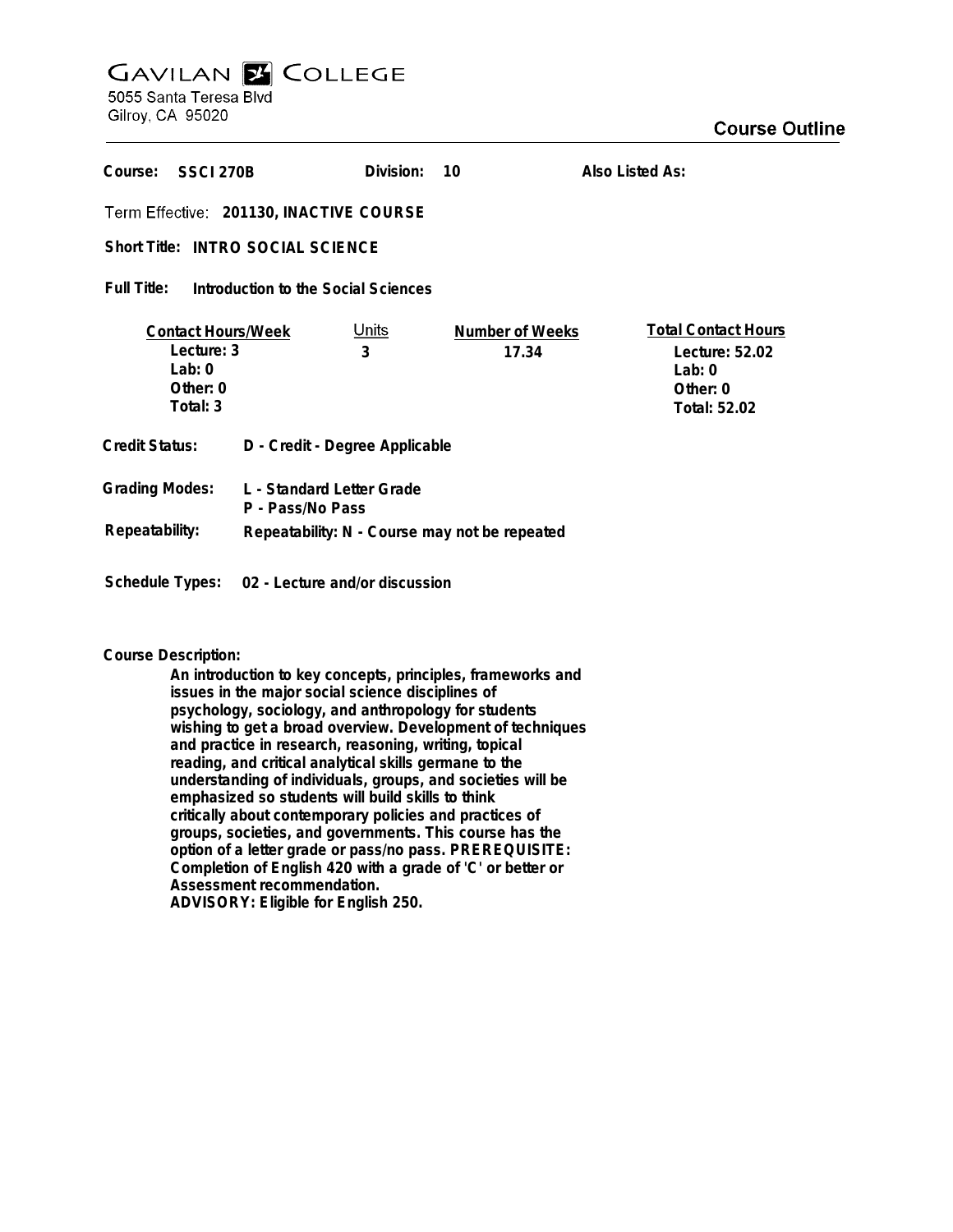**ARTICULATION and CERTIFICATE INFORMATION Associate Degree: GAV A3, effective 200630 CSU GE: IGETC: CSU TRANSFER: Not Transferable UC TRANSFER: Not Transferable PREREQUISITES: Completion of ENGL 420, as UG, with a grade of C or better. COREQUISITES: STUDENT LEARNING OUTCOMES: 1. Explain and use scientific method**  $II$  O: 2 **Measure: project, exam 2. Identify differences, similarities in social sciences ILO: 2 Measure: written and oral reports, exams 3. Apply Bloom's Taxonomy and other theories to concrete situations in various life scenarios ILO: 6 Measure: written reports, role plays 4. Explain and apply four schools of psychology ILO: 2, 6 Measure: written exams, reports, research experimentation, role-plays 5. Define, distinguish, and analyze cultures and cultural practices ILO: 2, 6 Measure: written exams, reports, role-plays 6. Document and evaluate models of social stratification based upon class, ethnicity, gender, and other factors ILO: 2,6 Measure: written exams, reports, research experimentation 7. Employ social sciences to propose means of social change ILO: 2 Measure: written exams, reports, oral reports 8. Use social sciences to collect data and suggestion resolution for social problems ILO: 2, 4, 6 Measure: written exams, reports, role-plays 999999 TOPICS AND SCOPE: Inactive Course: 10/25/2010 NOTE: Though content in first three weeks resembles that of Social Science 270A, use of different examples and emphasis upon different social science disciplines should make the material relevant and fresh for students who took 270B.** 3 HOURS **CONTENT: Introductions and social science's goals and & objectives, teacher introduction; student interviews/introductions. What is social science? World views, models, paradigms, and disciplines.**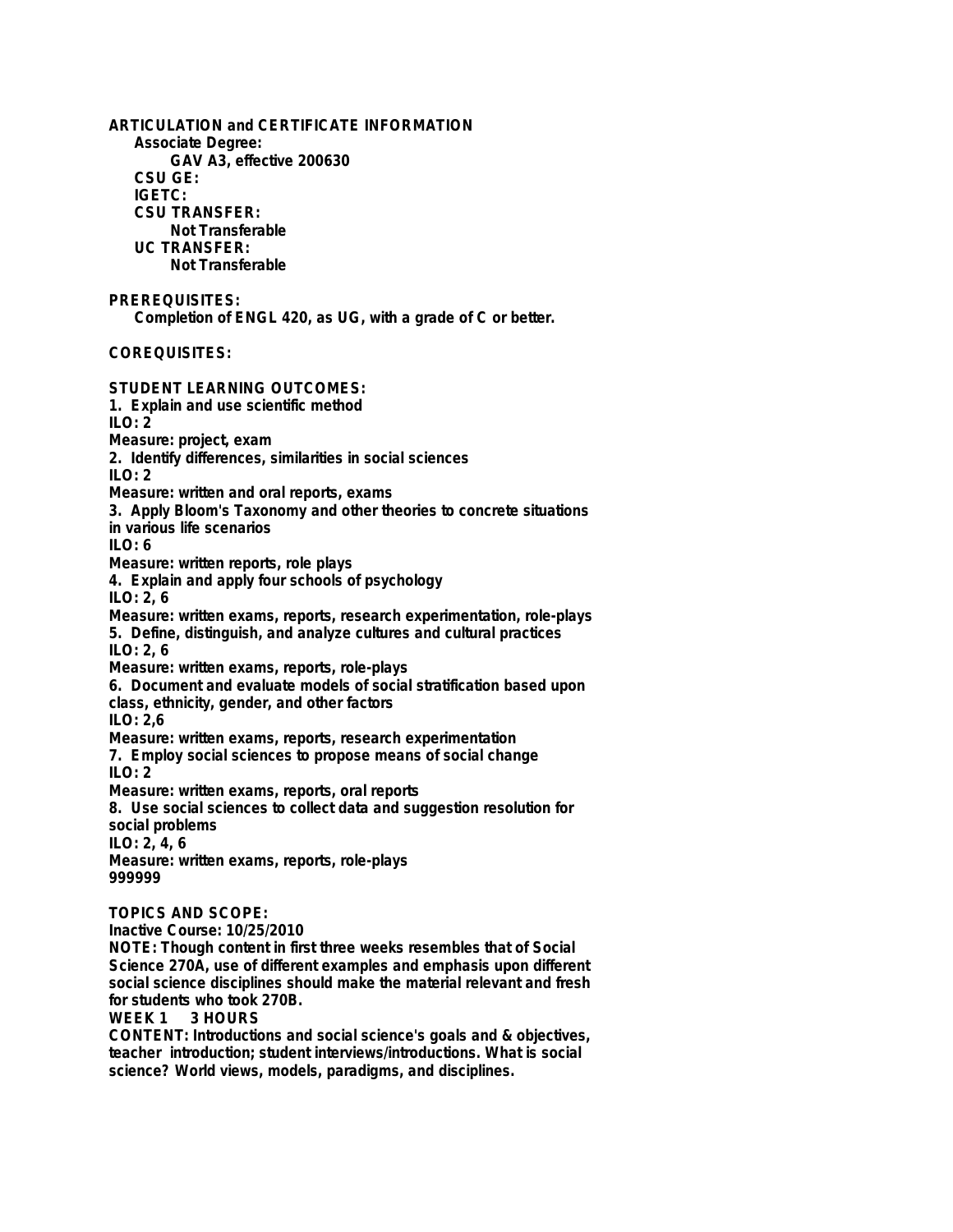**PERFORMANCE OBJECTIVES: Inventory the practical applications of social science. Define and exemplify the 6 social science disciplines with emphasis on those to be stressed in this class. Identify communities of personal and group identification. Categorize academic, political, economic, and social uses of social sciences. Students will practice in-class note taking skills and practice skills for approaching a text. Students will practice use of the World Wide Web and email for class. ASSIGNMENTS: Reading and writing as appropriate; identification of real-world applications of social science to life.**

#### **WEEK 2 3 HOURS**

**CONTENT: Bloom's taxonomy as a model for studying the social sciences. Impact of the social sciences-a survey of academic and non-academic applications. Influence of scientific method, evolutionary theory, humanitarianism, movements for social reform & revolution. PERFORMANCE OBJECTIVES: Identify, define, and apply Bloom's taxonomy to concrete situations. Recognize and apply ubiquity and utility of social science methods and approaches to a variety of contemporary issues. Analysis of social science disciplines in their different approaches to the same social issues. Students will practice reading skills including reading for main idea, reading for contextual clues, and reading in chunks. Students will practice skills for marking and organizing readings.**

**ASSIGNMENTS: Reading and writing as appropriate; preparation of role play.**

**WEEK 3 3 HOURS**

**CONTENT: Social Science and the Scientific Method.**

**Examination, discussion regarding influence of the scientific method in human sciences. Science as a means for claiming credibility and legitimacy. Empirical vs. normative research. Steps in doing social science research. Experimental designs, surveys, field research. PERFORMANCE OBJECTIVES: Define and evaluate the strengths and limitations of science using Bloom's taxonomy. Consider-domains of knowledge and human experience for**

**which science may have little relevance. Practice, analysis, synthesis, evaluation of basic scientific method. Students will practice reading skills, and skills for summarizing main ideas and organizational formats found in texts Students will practice use of www and email for class assignments.**

**ASSIGNMENTS: Reading and writing as appropriate on a specific social problem and how the scientific Design of a social science research project/s.**

### **WEEKS 4-7 12 HOURS**

**CONTENT: The Four Schools of Psychology. Basic terms, concepts, and theories in the "four schools" of psychology: psychodynamic, behavioral, humanistic, social. Key founders, theory of personality, basic source of psychological problems, appropriate interventions, and**

**criticisms/limitations of each "school" of psychology. PERFORMANCE OBJECTIVES: Identify, compare, contrast, analyze, synthesize, and evaluate the four divisions of psychology according to the four-fold model of personality, basic problems, intervention strategy, and limitations. Students practice reading skills, including prediction and inference. Students will practice use of www search engines to find current material in the field on psychology. ASSIGNMENTS: Reading and writing as appropriate; use of one or more one of the four schools of psychology to demonstrate understanding of the**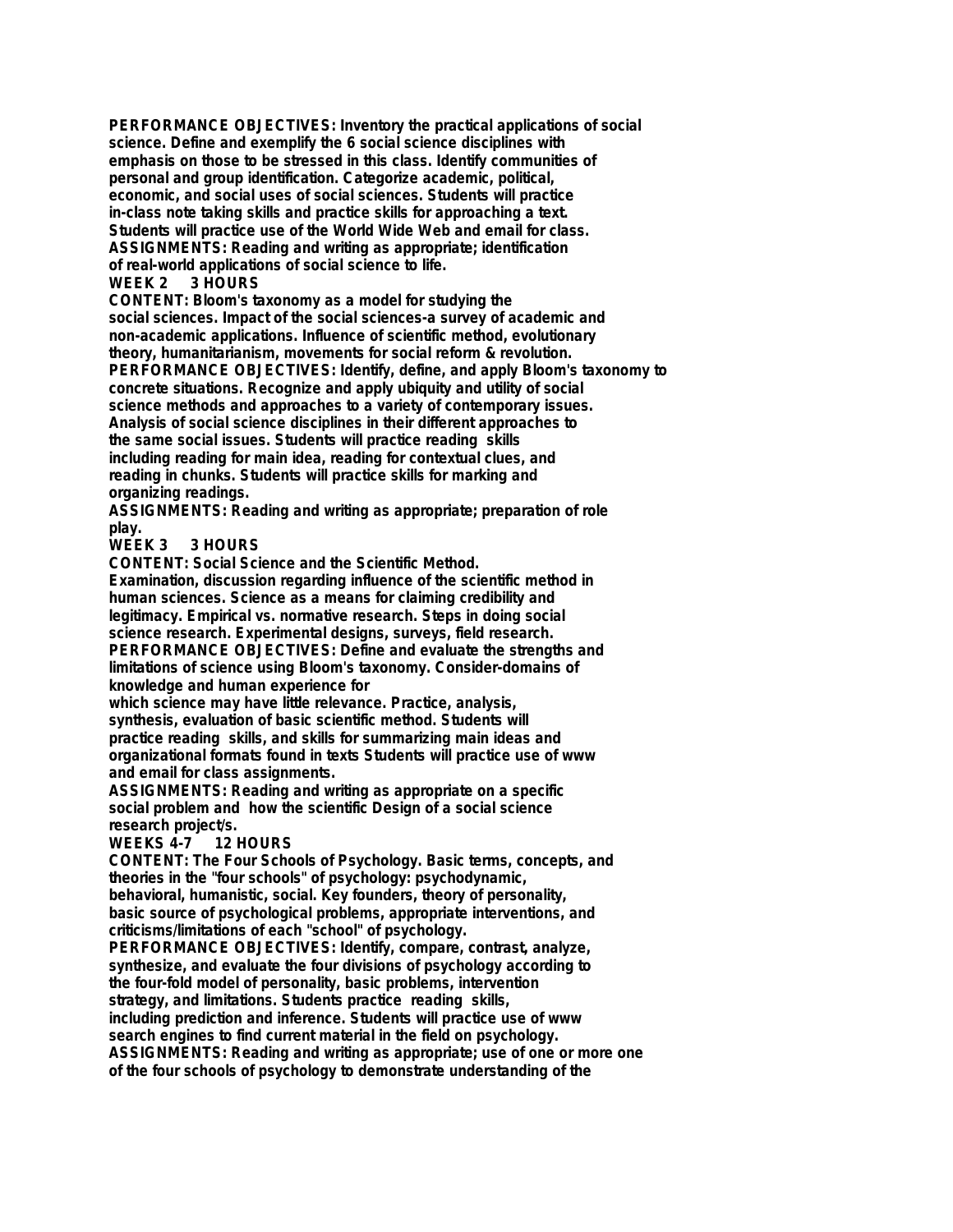**causes, effects, and possible solution to a psychological problem of interest.**

**WEEKS 8-11 12 HOURS**

**CONTENT: Cultural Anthropology and the Challenges of Cultural Difference. What is culture? Deep vs. surface culture. Dominant/mainstream vs. secondary/subculture. Social constructs of culture and the elements of culture. Origins of culture and cultural dysfunctions such as culture shock and cross-cultural conflict. Cultural universalism and relativity. Issues of legitimacy, ethnocentrism, patriarchy.**

**PERFORMANCE OBJECTIVES: Students will determine elements of culture and deduce definition for culture from these elements. They will identify and demonstrate understanding of universal components of culture, both deep and surface components. Students will employ comparative methods to compare two or more cultures, and will evaluate innate vs. learned aspects of culture. Students will look at their own cultural experiences, and will explain cultural differences leading to shock, conflict, adjustment and mediation. Students will enumerate and evaluate issues raised by our construction of a culturally diverse society. Students will learn and practice reading skills, including connotation and denotation.**

**ASSIGNMENTS: Reading and writing as appropriate to assess student experience of culture shock, adjustment, or conflict. Work on research project/s.**

**WEEKS 12-16 12 HOURS**

**CONTENT: Sociology: Issues of Class, Race, Culture, and Gender; Social Movements. Social stratification and its relationship to class, race, gender, and culture in contemporary America. Sociological theories for social stratification. Methods for identifying and measuring social class. Subjectivity and class. Upward and downward mobility. Sociological explanations for poverty. Measuring stratification and gender, sexual orientation, and ethnicity. Segregation, the civil rights movement, affirmative action in the post-Bakke era. Trends in stratification.**

**PERFORMANCE OBJECTIVES: Students will compare and contrast sociological theories of stratification, inequality, and poverty. Students will apply sociology stratification theories to concrete scenarios. They will consider impact of past social movement and legislative decision on social injustice and inequality in the contemporary US. Students will interpret data to draw conclusions about classism, sexism, homophobia, and racism in contemporary society. They will reflect and use personal life experience as a means to deepen understanding of issues of class, gender, and race/culture. They will explore individual and collective responses to social stratification. Students will practice outlining skills and exemplification skills. ASSIGNMENTS: Reading and writing as appropriate. Work on research**

#### **project/s. WEEK 17 3 HOURS**

**CONTENT: Review for final exam. Social science as means for change. Brief consideration of interdisciplinary and postmodern models of social science. Employment opportunities in the social sciences. PERFORMANCE OBJECTIVES: Recognize origins of social sciences as Enlightenment-inspired desire for material progress, human advancement, and the alleviation of suffering and ignorance. Demonstrate understanding of the uses of social science to bring about social**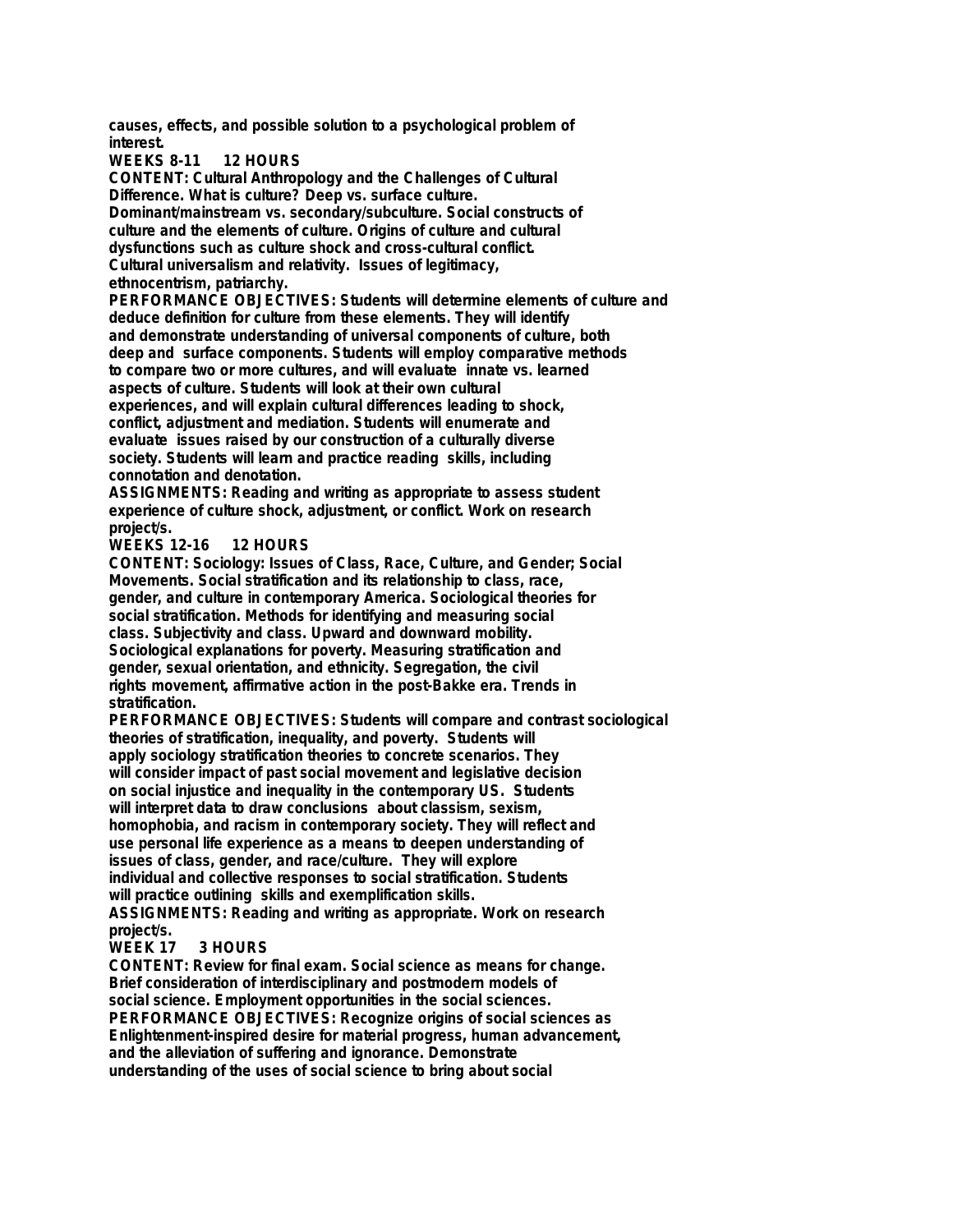**change. Identify and consider social science as a means to long term career goals. Students will list, categorize, and evaluate skills learned in this class. ASSIGNMENTS: Prepare for final exam. WEEK 18 2 HOURS Final exam.**

**Included in content section.**

**METHODS OF INSTRUCTION: Lecture, student panels, role plays, field work, research projects, self-reflection, films and videos, online assignments and exercises. METHODS OF EVALUATION: The types of writing assignments required: Written homework Reading reports Essay exams Term papers The problem-solving assignments required: Field work The types of skill demonstrations required: Class performance Field work The types of objective examinations used in the course: Multiple choice Completion Other category: None The basis for assigning students grades in the course: Writing assignments: 40% - 80% Problem-solving demonstrations:** Skill demonstrations: 10% - 30%<br>Objective examinations: 10% - 30% **Objective examinations: 10% - 30%**

# **REPRESENTATIVE TEXTBOOKS:**

**Other methods of evaluation:** 

**Dye, Thomas. "Power and Society: An Introduction to the Social Sciences", Wadsworth Publishing Company, 2004 Markman, Roberta. Ten Steps to Writing the Research Paper, Barron's Educational Series, 1989 or other appropriate college level text. Reading level of text: 13th grade level. Verified by: L. Halper and J. Lyon Other Materials Required to be Purchased by the Student: notebook, web and email access**

**SUPPLEMENTAL DATA: Basic Skills: N Classification: A Noncredit Category: Y Cooperative Education: Program Status: 2 Stand-alone Special Class Status: N CAN: CAN Sequence: CSU Crosswalk Course Department: CSU Crosswalk Course Number:**